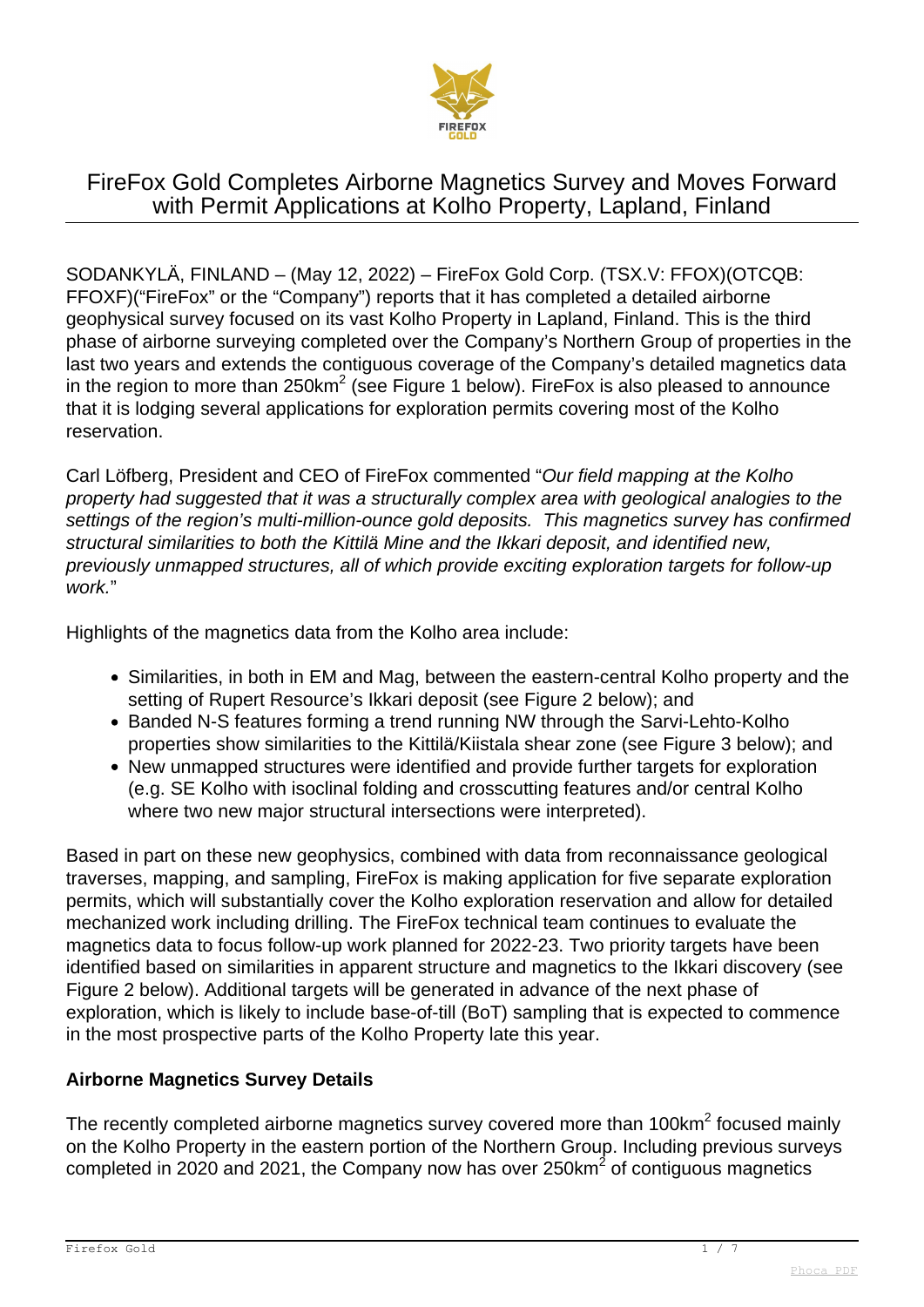

survey data for the area. The recent work was conducted by the Finnish company Radai, who have extensive experience in providing geophysical surveying using unmanned aerial vehicles (UAV). Further structural interpretations for the geophysical survey data were conducted by the technical team from GoldSpot Discoveries Corp. (TSX.V: SPOT).

The Kolho Property is comprised of a vast area along a major geologic break – the eastern contact between the Kittilä suite and Savukoski group rocks. This contact is a major thrust verging to the east, towards the Sodankylä group quartzites and the Archean Pomokaira complex (granodiorites and tonalite gneisses). This contact zone forms a 23-kilometer-long thrust zone, which the Kolho Property straddles.

The Kittilä suite rocks are bordered by the Sodankylä and Savukoski group rocks in the east, and elsewhere by various types of granitoids. The Kittilä suite comprises volcano-sedimentary remnants of an oceanic island arc and an ophiolitic rim obducted onto passive margin terranes later intruded by post collisional granites. The Kolho Property is structurally complex and hosts a lithologic package analogous to that seen at Rupert Resources' Area 1, which is a high-priority exploration model for all Lapland explorers.

Further data interpretation revealed multiple areas where these prospective lithologies are either significantly folded or cross-cut by several proposed structures. The more detailed data also revealed previously unmapped structures in the area.

#### **Figure 1. FireFox UAV Magnetic Interpretation over Northern Properties**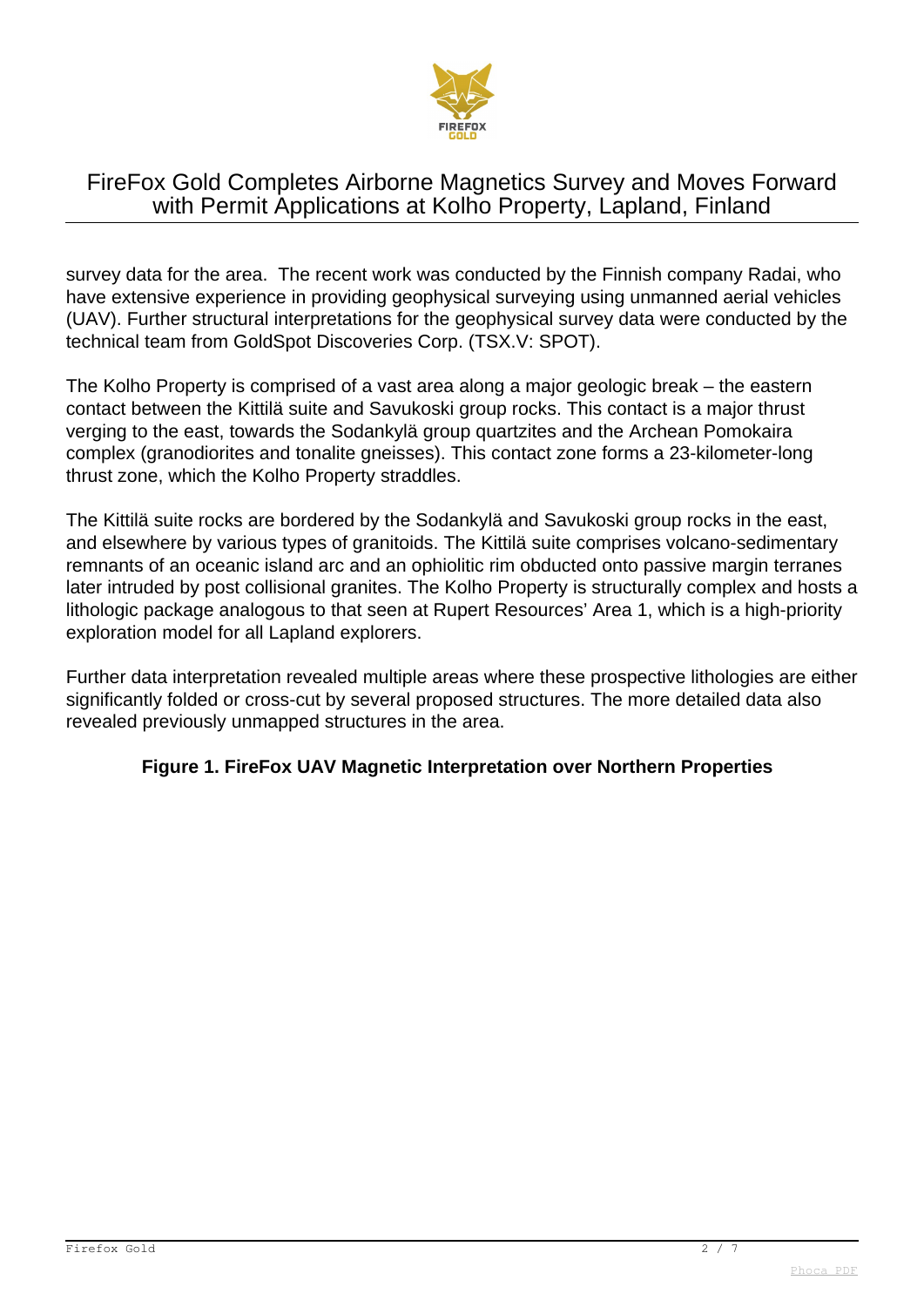



**Figure 2. Regional Magnetics over Northern Properties**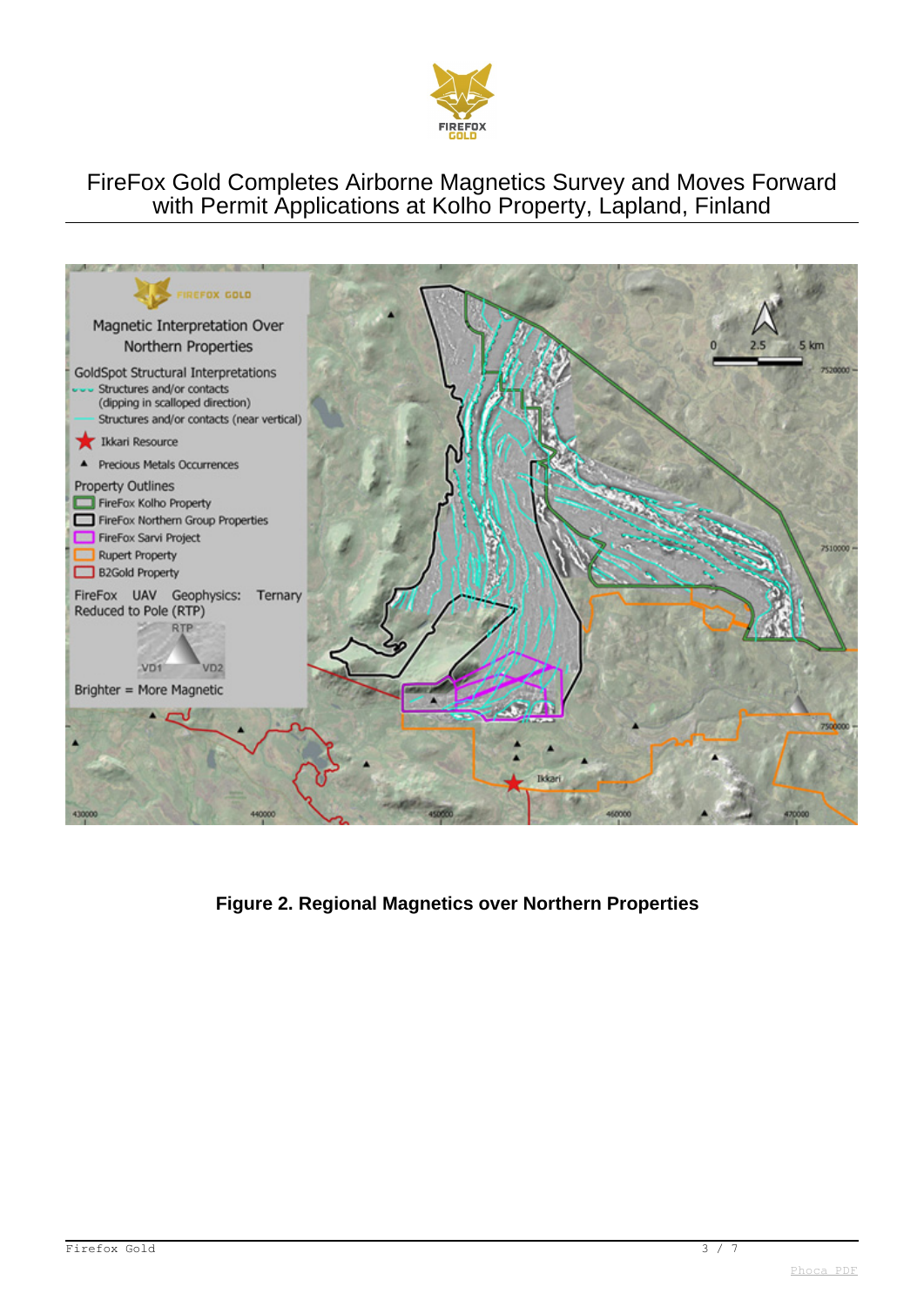



**Figure 3. Regional Structural Overview**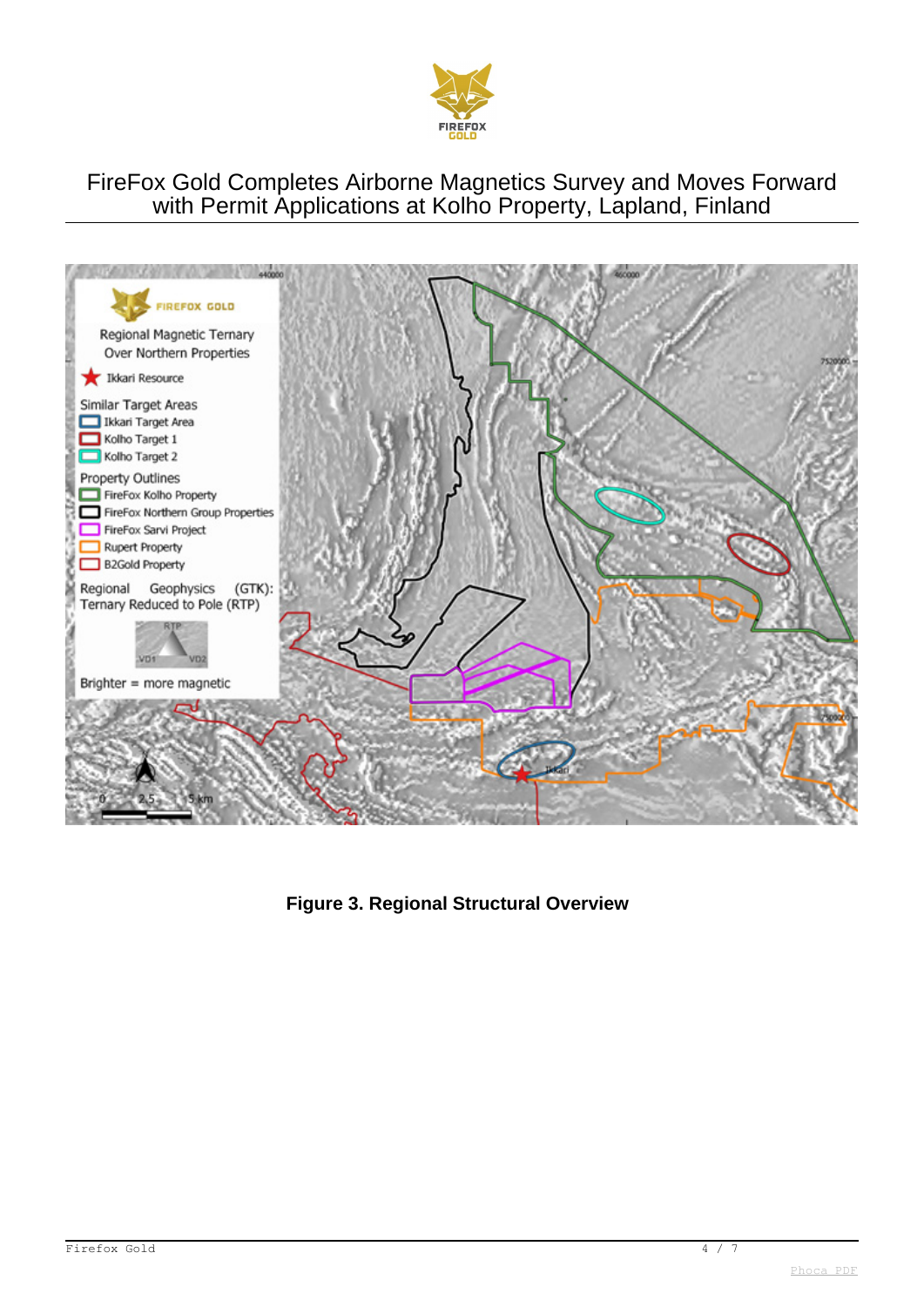



#### **QP Statement**

Patrick Highsmith, Certified Professional Geologist (AIPG CPG # 11702) and director of the Company, is a qualified person as defined by National Instrument 43-101. Mr. Highsmith has helped prepare, reviewed, and approved, the technical information in this news release.

#### **About FireFox Gold Corp.**

FireFox Gold Corp is listed on the TSX Venture Stock Exchange under the ticker symbol FFOX. FireFox also trades on the OTCQB Venture Market Exchange in the US under the ticker symbol FFOXF. The Company has been exploring for gold in Finland since 2017 where it holds a huge portfolio of prospective ground.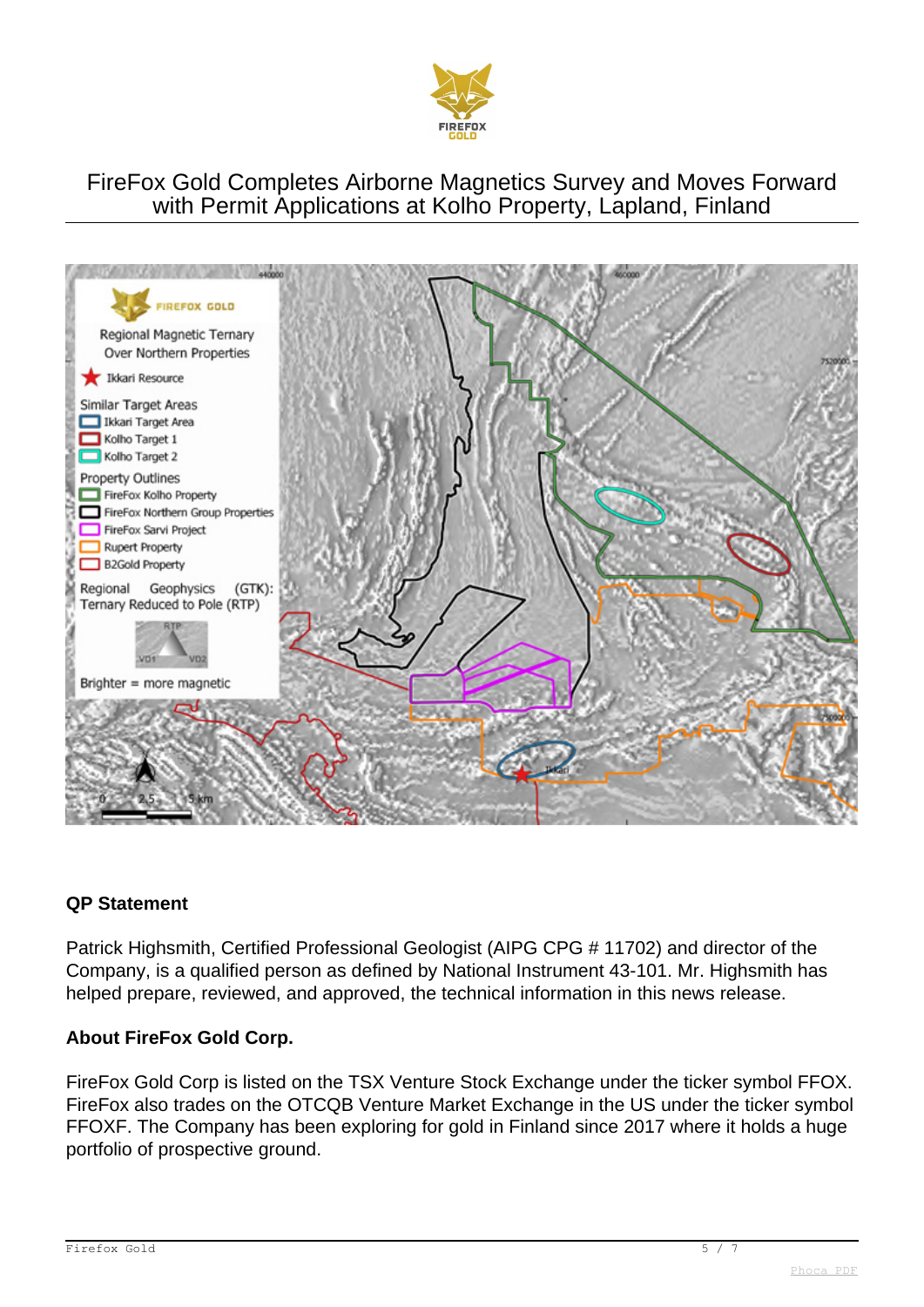

Finland is one of the top mining investment jurisdictions in the world as indicated by its multiple top-10 rankings in recent Fraser Institute Surveys of Mining Companies. Having a strong mining law and long mining tradition, Finland remains underexplored for gold. Recent exploration results in the country have highlighted its prospectivity, and FireFox is proud to have a Finland based CEO and technical team.

For more information, please refer to the Company's website and profile on the SEDAR website at [www.sedar.com](http://www.sedar.com).

On behalf of the Board of Directors,

"Carl Löfberg" Chief Executive Officer

CONTACT: FireFox Gold Corp. Email: [info@firefoxgold.com](mailto:info@firefoxgold.com) Telephone: +1-778-244-8439

#### Forward Looking Statements

The information herein contains forward looking statements that are subject to a number of known and unknown risks, uncertainties and other factors that may cause actual results to differ materially from those anticipated in our forward-looking statements. Factors that could cause such differences include changes in world commodity markets, equity markets, the extent of work stoppage and economic impacts that may result from the COVID 19 virus, costs and supply of materials relevant to the mining industry, change in government and changes to regulations affecting the mining industry.

Forward-looking statements in this release may include statements regarding: the intent to conduct additional drilling; the belief as to the location of the most prospective gold targets; the location of targets for future drill programs; and the current and future work program, including the extent and nature of exploration to be conducted in 2022. Although we believe the expectations reflected in our forward-looking statements are reasonable, results may vary.

The forward-looking statements contained herein represent the expectations of FireFox as of the date of dissemination and, accordingly, are subject to change after such date. Readers should not place undue importance on forward-looking statements and should not rely upon this information as of any other date. FireFox does not undertake to update this information at any particular time except as required in accordance with applicable laws.